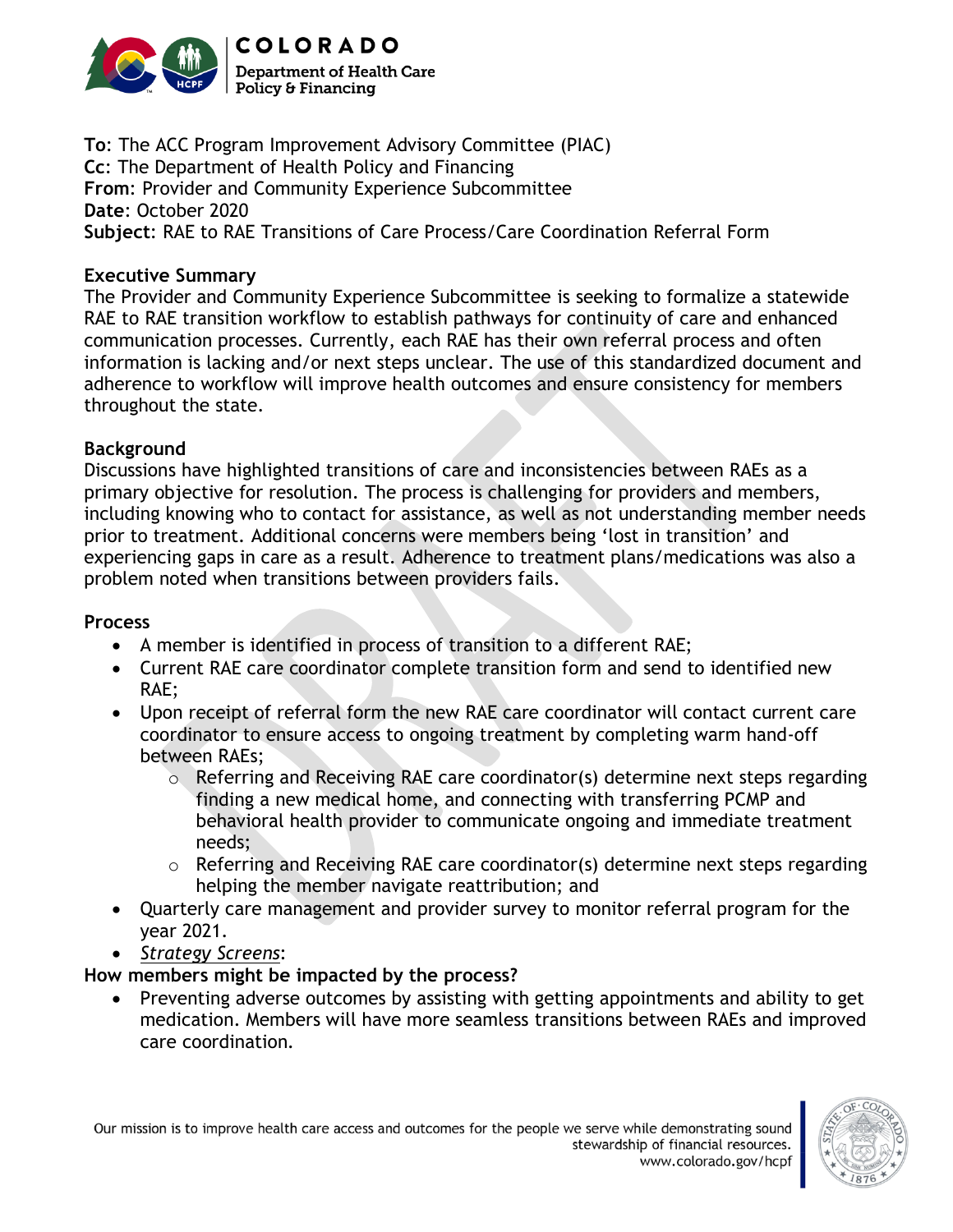- Attending continuously to member bio-psycho-social needs thereby, decreasing potential issues in physical or behavioral health, and the overall disruption in care if the social determinants are not addressed.
- The new process will ensure continuity of care for the Members.

**How specific member populations will be impacted by the recommended process?**

- Members who experience RAE changes due to hospitalizations, social determinants of health, or frequent provider changes will have more continuity of care.
- Preventing the need of a higher level of care for physical or mental health. This may be preventable if services could be easily continued. The social determinants of health may also be impact and could lead to disruption in housing or food security. Basically, people may not have a positive experience, overall population health decreases, and costs can increase. This is the opposite of meeting the goals of the Triple Aim. Additionally, providers may become frustrated, disrupting the goals of the Quadruple Aim.
- For members with complex and special needs it is important that transition from one RAE to another goes smoothly as to not interrupt care, prescriptions, behavioral health etc. and to be sure Member is supported with SDOH needs. The new process will ensure continuity of care for the Members.

## **How are providers impacted by the recommended process?**

- Prevent issues with attribution and payment, inheriting members in crisis.
- Members who experience RAE changes due to hospitalizations, social determinants of health, or frequent provider changes will have more continuity of care.
- Less time is spent trying to obtain information; thereby, preventing disruption in care, providers not working at the top of their licenses, and bringing the transition process in alignment with the Quadruple Aim.
- If the new case manager has access to the old case manager, they can help expedite medical records info for the new provider, making care transitions smoother.

### **How is equity advanced by the recommended process?**

- Members with social determents of health that lead to RAE changes will experience more equity and continuity of care.
- Through smooth transition, members can obtain the correct type of care- it is individualized and meets their current expressed needs.
- A smooth transition ensures that the member receives the services they need.

### **How is integration of physical and behavioral health addressed by the recommended process?**

- The form lists both physical and behavioral health needs and care managers will be able to address both when assisting with RAE transfers.
- Through smooth transition, member information is coordinated in a way in which care for all bio-psycho-social needs are examined and addressed.
- Transition of care warm handoffs ensure that the new RAE knows what physical and BH needs the Member has and can support them Member with both needs.

# **How is care coordination assured by the recommended process?**

- Establishing a unified process and standards.
- With the new referral form.

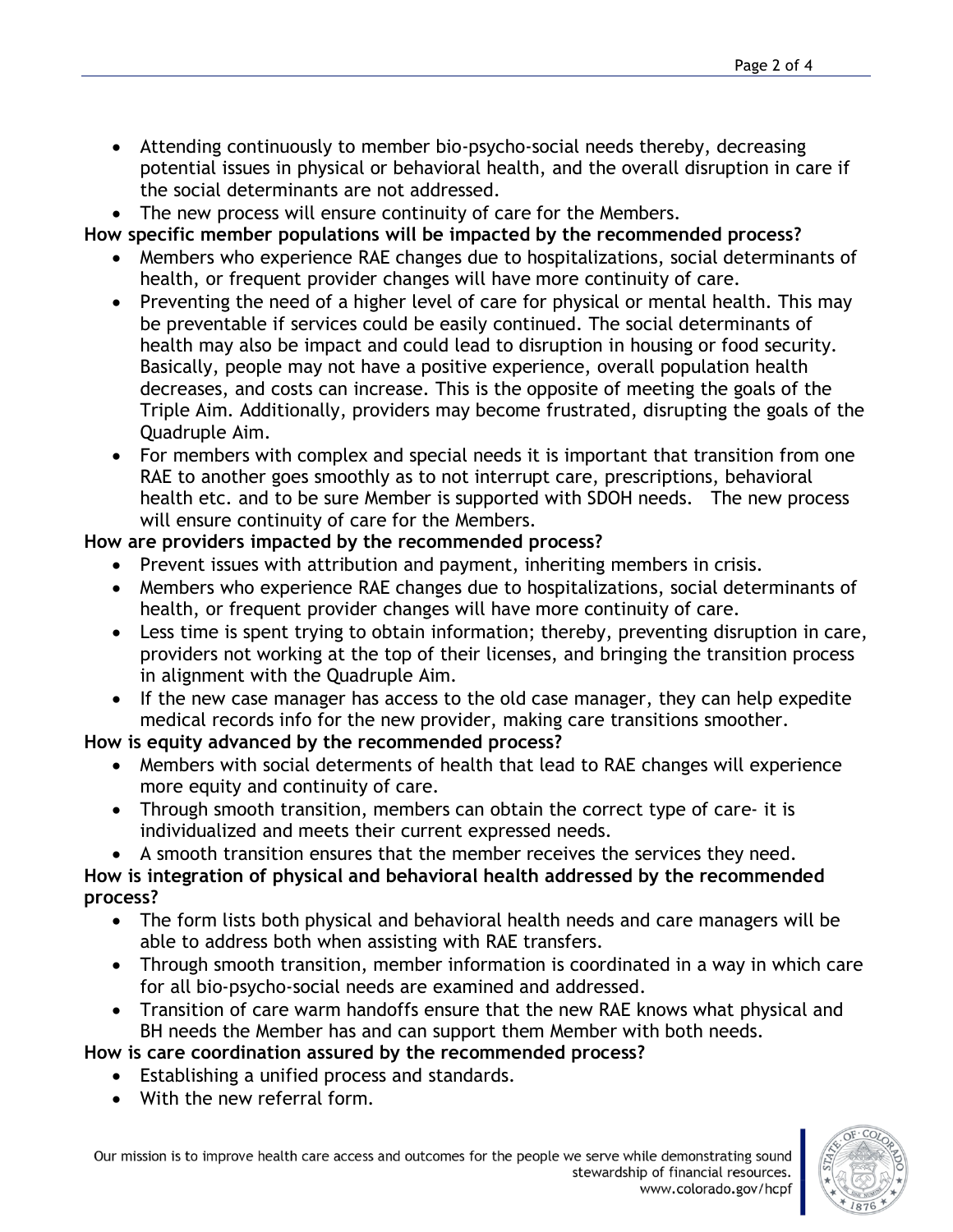- By encouraging more coordination between RAEs and ensuring there is a centralized email box at each RAE that is monitored by several managers to encourage delegation of case and care coordination between RAEs, which is currently lacking.
- There would be a stronger opportunity for appropriate care coordination activities when new providers and care managers are appraised of members' strengths and needs.

### **What are the costs, quality, and access implications by the recommended process?**

- Decreasing high cost care, hospital, and emergency department utilization as a result in preventing gaps in care and coordination.
- No direct cost as RAES will monitor own email box. The process, monitoring and between RAEs will improve quality of RAE transitions. Members and providers will be provided with pertinent information that will lead to better access to care managers and continuity of care between RAEs.
- Appropriate care/coordination of care activities leads to decreased costs, increased population health, increased positive experiences of members, and provider satisfaction. Alignment with the Quadruple Aim.
- Members will not fall through the cracks, tests and services will not be duplicated, access to providers at the new RAE will improve with the new RAE case manager supporting the Member.

### **How is success measured?**

- Percentage of decrease in hospitalization or emergency room use after transition.
- Through quantitative and qualitative data. This may include number of times "communication loops" were closed, patient satisfaction surveys, provider satisfaction, longitudinal data of patients' health/claims, number of ER/hospital visits pre/post transition, number of prescriptions, etc. There needs to be a high emphasis of the appropriate data collection (e.g. what data will get the answer to the question we are asking), instead of more data for data's sake.
	- o Statewide consistency in care/workflow process will decrease complaints about members falling through cracks due to transition from one RAE to another. Information can be gathered through quarterly care manager and provider surveys.

# **Recommendations**

- Standardized Care Coordination Referral Form/RAE to RAE Transitions of Care Process (see attached form).
- Standardized RAE email to ensure that information is tied to RAE vs. individual working for the RAE.
- HCPFs support and recommendation for statewide RAE adoption**.**

# **Measure for Success**

- Percentage of decrease in hospitalization or emergency room use after transition.
- Through quantitative and qualitative data. This may include number of times "communication loops" were closed, patient satisfaction surveys, provider satisfaction, longitudinal data of patients' health/claims, number of ER/hospital visits